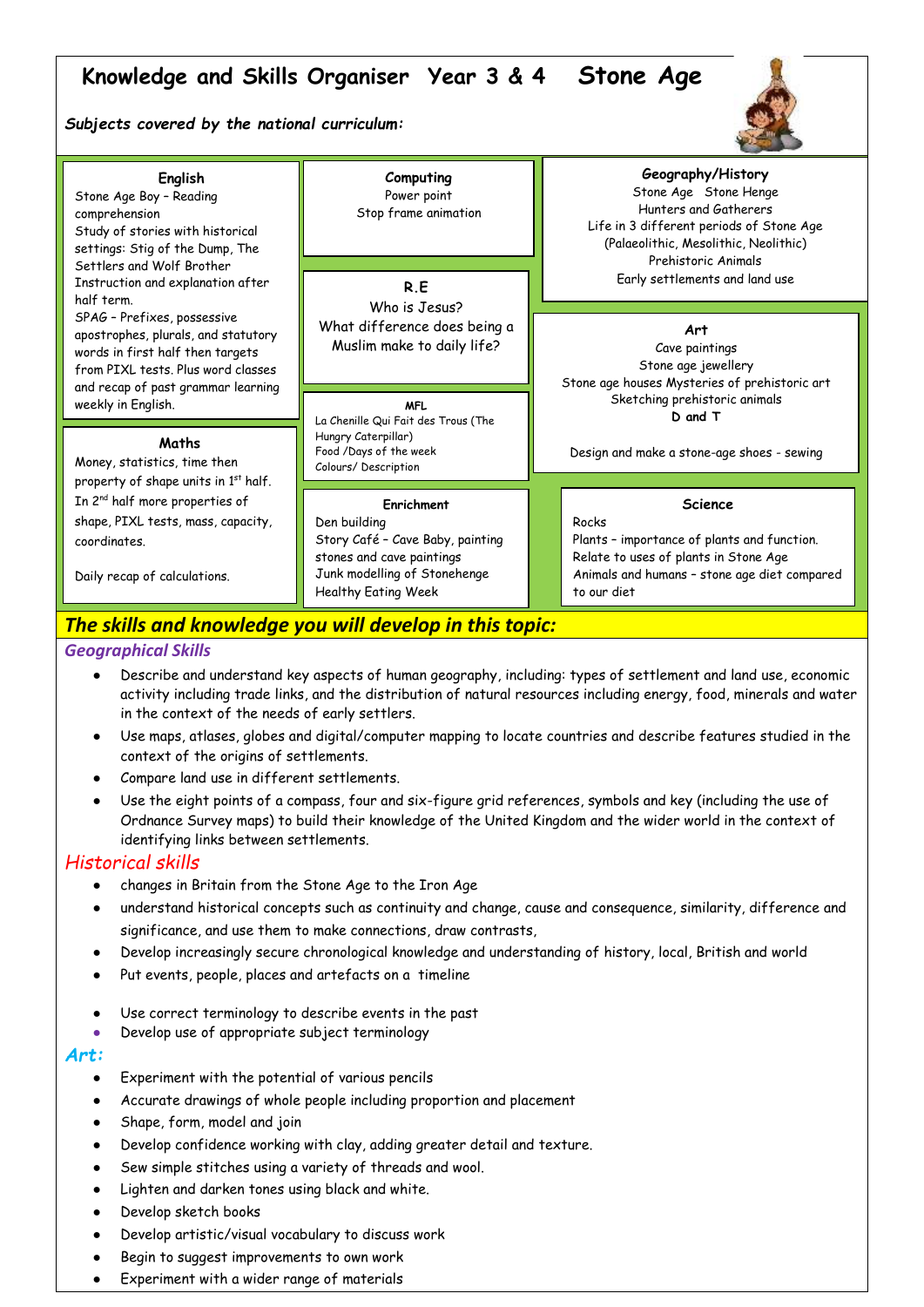● Present work in a variety of ways

# *Design Technology*

- Investigate and analyse a range of existing products
- Evaluate their ideas and products against their own design criteria and consider the views of others to improve their work
- Understand how key events and individuals in design and technology have helped shape the world.
- Generate, develop, model and communicate their ideas through discussion, annotated sketches and pattern pieces
- Select from and use a wider range of materials and components, including textiles and ingredients, according to their functional properties and aesthetic qualities
- Measure, mark out, cut and shape a range of materials using appropriate tools
- Know that a single fabric shape can be used to make a 3D textiles product
- Understand which foods are reared, caught, or grown and that this happens in the UK and across the globe.
- Understand that the seasons can affect food produce
- Sort foods into the 5 groups using The Eatwell Plate and identify that this makes up a healthy diet.
- Prepare simple dishes hygienically and safely, where needed with a heat source.
- Use cooking techniques such as: chopping, peeling, grating slicing, mixing, spreading, kneading and baking
- To be able to use the internet to verify information and present findings using word processing.

### *Science*

**Rocks**

- compare and group together different kinds of rocks on the basis of their appearance and simple physical properties
- describe in simple terms how fossils are formed when things that have lived are trapped within rock
- recognise that soils are made from rocks and organic matter

#### **Plants**

- identify and describe the functions of different parts of flowering plants: roots, stem/trunk, leaves and flowers
- explore the requirements of plants for life and growth (air, light, water, nutrients from soil, and room to grow) and how they vary from plant to plant
- investigate the way in which water is transported within plants
- explore the part that flowers play in the life cycle of flowering plants, including pollination, seed formation and seed dispersal

# *Computing*

- Select, use and combine a variety of software (including internet services) on a range of digital devices to design and create a range of programs, systems and content that accomplish given goals, including collecting, analysing, evaluating and presenting data and information.
- Animations: Pupils learn how to develop a storyboard and then create a simple animation using stop motion.

#### *RE:*

# **Big Question: Who is Jesus?**

- Establish the life span of Jesus and who he was. Introduce the concepts of incarnation and salvation that mark the start and end of his life on earth.
- Recap on incarnation and salvation and the belief of Christian's that Jesus was God's son on earth. He was part of the Holy Trinity.
- Explore the stereotypes of Jesus and begin to understand that social and cultural influences can determine how we see Jesus
- Why do different groups of Christians from around the world use different images of Jesus and see him in different ways?

#### **Big Question: What difference does being a Muslim make to daily life?**

#### Concept: Ummah (community)

Operational Questions: What is a Muslim? What do they look like? Where to they worship? Who do they worship? What are the 5 pillars? What is Zakat? What is Ramadan? What is Id ul Fitr? How does it fit into their daily life reality? S/H sciences focus

#### *MFL (French)*

- Learn nouns for different fruit, food, days of the week
- Listen, understand and retell a story in French,